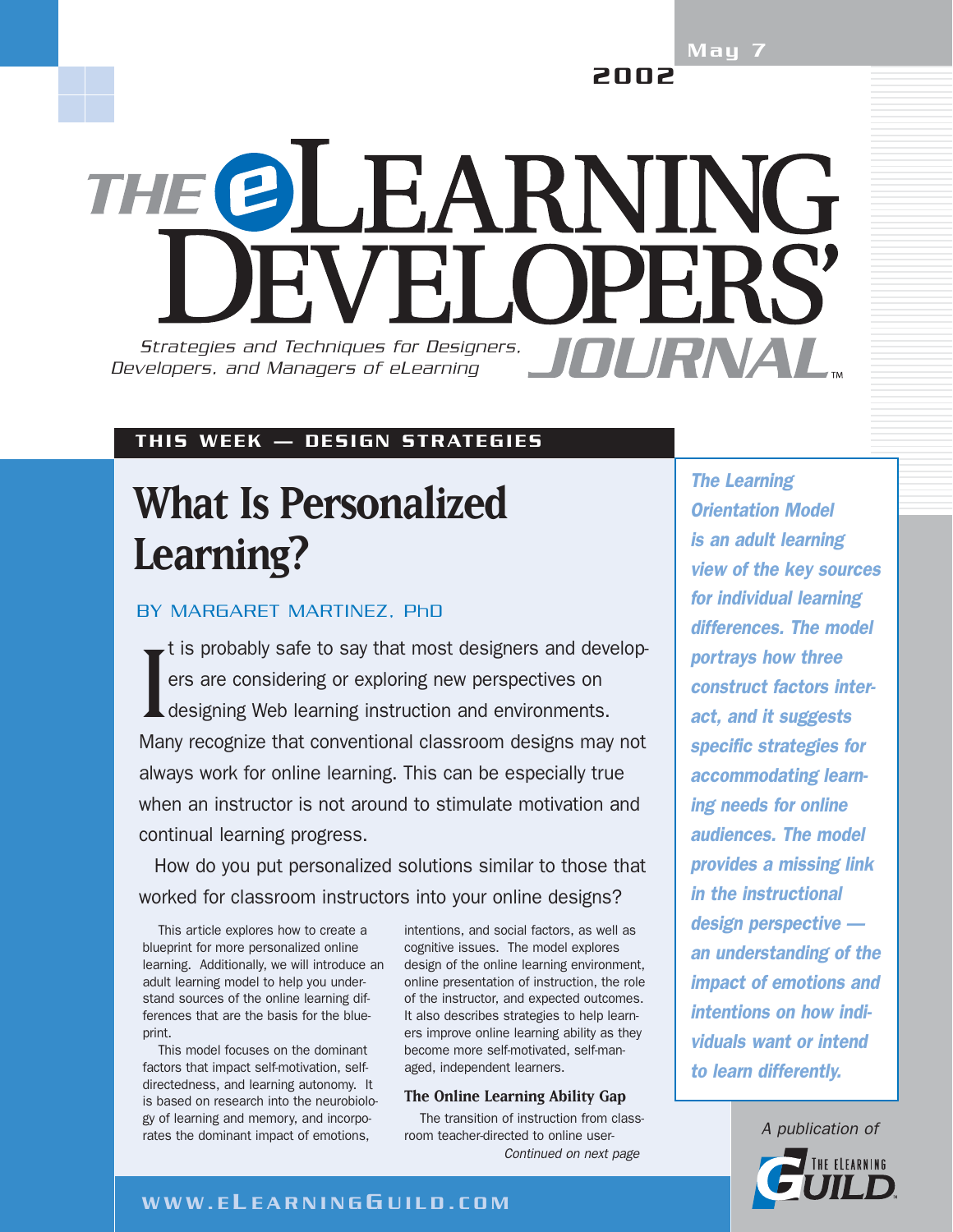directed has not always been smooth. In the traditional classroom, students learned to depend (often too much) on instructors for their motivation, direction, goal setting, progress monitoring, self-assessment, and achievement.

In contrast, online learners find that they need to take greater responsibility for their own learning. But too many are unprepared or unwilling to do so. Perhaps this is because as adult learners their learning skills are the product of years of development and habituation in the classroom.

Designers must remember that most learners have had little time to acquire and perfect a satisfactory online learning ability. It is not surprising that completion rates in online courses are low, since the majority of today's solutions rely on traditional classroom design perspectives. Satisfying learners online and ensuring that they will capably finish courses, achieve objectives, and acquire new knowledge and skills is today's online learning challenge.

### **Whole Person Perspective**

Meeting this challenge requires a better understanding of the psychological sources that influence an individual's online learning ability and how a learner may want or intend to learn. Specifically, the search for more sophisticated learning theories requires a better understanding of how the brain works.

In the past, explanations of differences in the ways that people learn have focused on cognitive factors having to do with thinking and information processing, such as learning styles. However, now several areas of research point towards the important effect of emotions on successful personalized learning. This research supports better designs because it addresses a more comprehensive (whole-person) set of key psychological factors. Consequently, you as a designer can determine the issues that may particularly frustrate or encourage your learning audience.

However, information processing, knowledge and skill building are still important considerations in the design of instruction. These primarily cognitive aspects support more traditional approaches. Learners who are more dependent on the teacher-pupil relationship benefit from having an instructor to promote learning and manage needs (e.g., emotions, intentions and social issues). Hence, it is important for the learning process both to address fundamental learning needs and to specifically promote self-directed and self-motivated

learning. The whole-person perspective accomplishes this.

Recognizing the online learning ability gap and providing solutions that consider the whole-person perspective are two key steps toward helping students become successful, self-directed online learners. As designers decide on new directions and next-generation e-Learning alternatives, it is important that they also learn to identify, understand, and harness the dominant power of emotions and intentions.

### **Personalization**

Successful instructors and trainers know that they can make a huge difference in the classroom with personalized attention, particularly in recognizing and tapping into how individuals may need to learn differently. As good instructors, they intuitively manage key human factors (e.g., passion, happiness, dislike, fear, striving, will, frustration, satisfaction, and anger) to promote learning. Online these factors may be overlooked.

By considering the impact of emotions and intentions, educators can better understand how and why individuals learn differently. For example, some learners are happiest learning in collaborative, facilitated environments with learning tasks accomplished in a structured or linear fashion. Other learners thrive in competitive learning environments that focus on specific details, tasks, and projects. Some learners are passionate about exploring new challenges and taking risks, and they enjoy using learning to achieve long-term personal goals. Finally, some learners are formally or situationally resistant to any kind of learning that appears to have little value or benefit to them.

Few "one-size-fits-all" online learning models consider these important distinctions between learning types and, when necessary, try to manage these differences. Translating this kind of psychological information into learning strategies helps designers create learning situations that work best for the intended audience.

As we put more learners online, we expect them to take on more responsibility for their learning, raise their online learning achievement, and improve their ability over time. We will begin to see how each person may or may not need additional or reduced support. At the same time, key success attributes and patterns will emerge that identify gaps in people's readiness to engage in online learning. Understanding learning differences allows

us to tap into key psychological factors that will help people to learn online successfully.

### **Four Learning Orientations**

The Learning Orientation Model is an adult learning model that considers key sources for individual learning differences. In the last ten years discoveries in the neurosciences have revealed the extraordinary complexities of brain activity when interacting dynamically with the learning environment and situation. These discoveries highlight more than the cognitive element. They explore the dominant power of emotions, intentions, and social factors on learning, and the very human variability of learning. The challenge is to use this research for instructional design, and create methodologies and strategies to personalize learning. To achieve this requires adapting and providing online learning that supports individual differences economically and efficiently.

The Learning Orientation Model portrays characteristics, influences, and relationships between three key construct factors: (1) conative (emotions) and affective (intentions) intrinsic motivational aspects, (2) self-directed strategic planning and committed learning effort, and (3) learning autonomy. Combined, these three factors greatly influence an individual's general approach to learning. This model offers explanations for fundamental learning differences, and suggests specific strategies for accommodating learning needs for audiences differentiated by learning type.

The Learning Orientation Model describes four dominant learning types. The four learning orientations are (a) transforming learners, (b) performing learners, (c) conforming learners, and (d) resistant learners. Learning orientations are an effective way to segment the audience according to higher-order psychological factors (e.g., affective, conative, and social outlooks). These factors foster how we develop, manage, and sometimes override our cognitive learning preferences, strategies, and skills.

Profiles or archetypes have been developed for these orientations to describe their emotions and intentions with respect to learning and performance. These profiles provide specific scales for measuring common learner-difference attributes (e.g., high-to-low motivation, self-directedness, and autonomy). The learner-difference profiles can also guide analysis and design of instruction and environment. The result is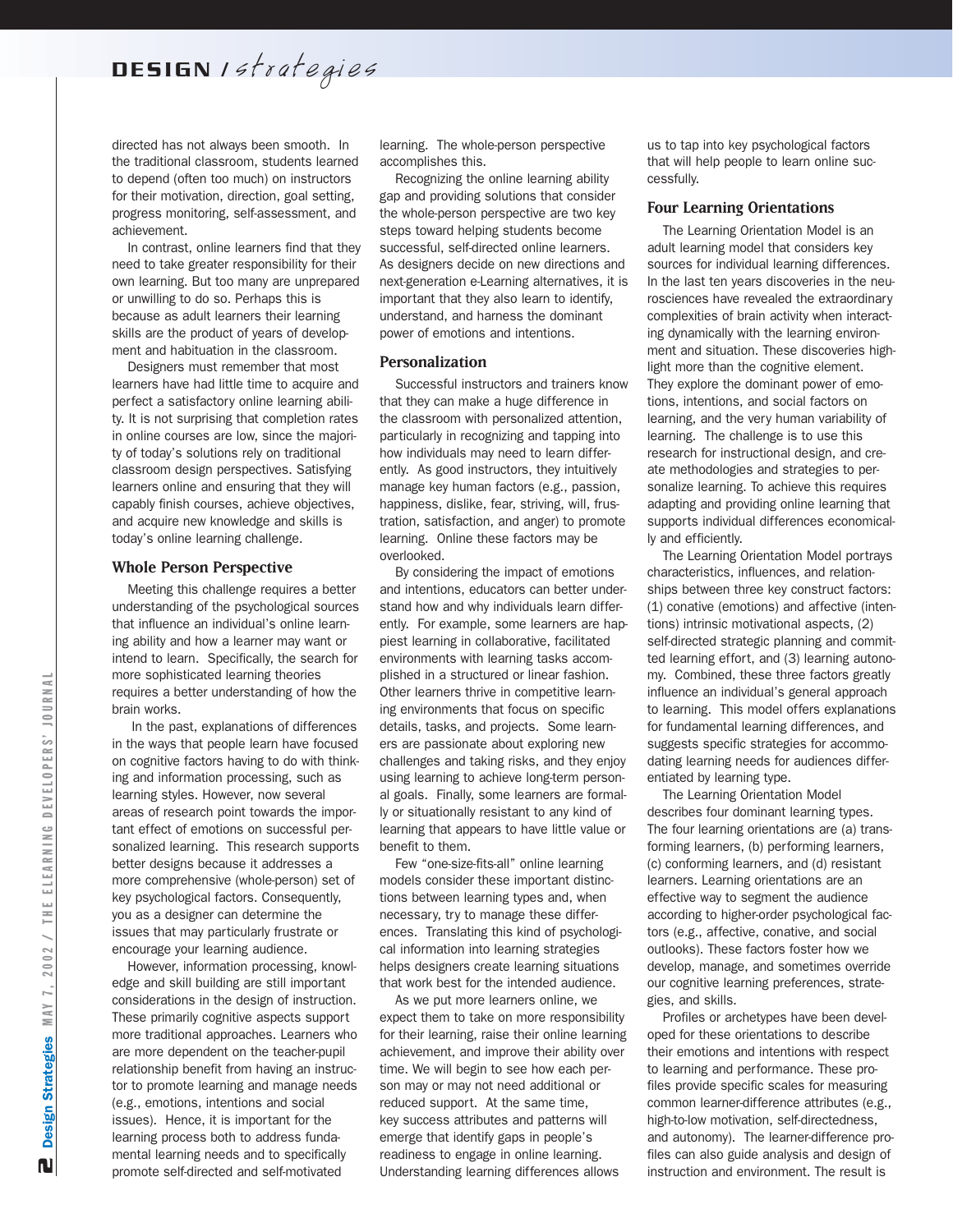DESIGN / strategies

a set of tailored solutions that help raise learning ability and that improve the learning experience. Table 1 summarizes these profiles.

### *Transforming Learners*

Transforming learners have sophisticated learning skills. That is, they are highly self-motivated, self-directed, self-assessed, and independent. These skills are likely to make them successful as online learners. Transforming learners use their self-direction, strategic planning, and holistic thinking to apply great effort toward achieving long-term goals. These learners are generally risk takers, innovators, and passionate, highly committed learners. They most often:

- Place great importance on self-managed learning, committed effort, independence, and long-term vision.
- Depend less on the environment, and focus on change, innovation, and transformation.

TABLE 1: Four Learning Orientations by the Three Critical Learner-Difference Attributes

- Appreciate high performance, risk-taking challenges, and exploratory, highlearner-controlled environments.
- Use personal strengths, ability, persistence, challenging strategies, high standards, learning efficacy, and positive expectations to manage learning successfully.
- Lose motivation or become frustrated or resistant in environments or conditions that interfere with their aggressive learning patterns and challenging goals.

| EMOTIONAL/INTENTIONAL<br>MOTIVATIONAL ASPECTS                                                                                                                                                                                    | <b>SELF-DIRECTED STRATEGIC PLANNING &amp;</b><br><b>COMMITTED LEARNING EFFORT</b>                                                                                                                                                                                                                                        | <b>LEARNING AUTONOMY</b>                                                                                                                                                                                       |
|----------------------------------------------------------------------------------------------------------------------------------------------------------------------------------------------------------------------------------|--------------------------------------------------------------------------------------------------------------------------------------------------------------------------------------------------------------------------------------------------------------------------------------------------------------------------|----------------------------------------------------------------------------------------------------------------------------------------------------------------------------------------------------------------|
| <b>A Transforming Learner (Innovator)</b>                                                                                                                                                                                        |                                                                                                                                                                                                                                                                                                                          |                                                                                                                                                                                                                |
| • Focuses strong passions and<br>intentions on learning.<br>· Is an assertive, expert, highly<br>self-motivated learner.<br>• Uses exploratory learning to<br>transform to high, personal<br>standards.                          | • Sets and achieves personal short- and<br>long-term challenging goals that may or<br>may not align with goals set by others;<br>maximizes effort to reach important,<br>long-term personal goals.<br>• Commits great effort to discover, elaborate,<br>build, and apply new knowledge and meaning.                      | • Assumes learning responsi-<br>bility and self-manages<br>goals, learning, progress,<br>and outcomes.<br>• Experiences frustration if<br>restricted or given little<br>learning autonomy.                     |
| A Performing Learner (Implementor):                                                                                                                                                                                              |                                                                                                                                                                                                                                                                                                                          |                                                                                                                                                                                                                |
| • Focuses emotions/intentions on<br>learning selectively or situationally.<br>• Is self-motivated when the content<br>appeals.<br>· Meets above-average group stan-<br>dards only when the goal/benefit<br>appeals.              | · Sets and achieves short-term, task-oriented<br>goals that meet average-to-high standards; sit-<br>uationally minimizes efforts and standards to<br>save time.<br>· Will reach assigned or negotiated standards.<br>• Selectively commits measured effort to<br>assimilate and use relevant knowledge and<br>meaning.   | · Will situationally assume<br>learning responsibility in<br>areas of interest but willingly<br>gives up control in areas of<br>less interest.<br>• Prefers coaching and interac-<br>tion for achieving goals. |
| <b>A Conforming Learner (Sustainer):</b>                                                                                                                                                                                         |                                                                                                                                                                                                                                                                                                                          |                                                                                                                                                                                                                |
| • Focuses intentions and emotions<br>cautiously and routinely as direct-<br>ed.<br>· Is a low-risk, modestly effective,<br>extrinsically motivated learner.<br>• Uses learning to conform to easily<br>achieved group standards. | · Follows and tries to achieve simple task-ori-<br>ented goals assigned and guided by others,<br>then tries to please and conform; maximizes<br>efforts in supportive relationships with safe<br>standards.<br>• Commits careful, measured effort to accept<br>and reproduce knowledge to meet external<br>requirements. | • Assumes little responsibility,<br>manages learning as little<br>as possible, is compliant,<br>wants continual guidance,<br>and expects reinforcement<br>for achieving short-term<br>goals.                   |
| <b>A Resistant Learner:</b>                                                                                                                                                                                                      |                                                                                                                                                                                                                                                                                                                          |                                                                                                                                                                                                                |
| • Focuses on not cooperating.<br>• Is an actively or passively<br>resistant learner.<br>• Avoids using learning to<br>achieve academic goals<br>assigned by others.                                                              | · Considers lower standards, fewer academic<br>goals, conflicting personal goals, or no goals;<br>maximizes or minimizes efforts to resist<br>assigned or expected goals either assertively<br>or passively. Chronically avoids learning (apa-<br>thetic, frustrated, unable, discouraged, or dis-<br>obedient)          | • Assumes responsibility for<br>not meeting goals set by<br>others, sets personal goals<br>that avoid meeting formal<br>learning requirements or<br>expectations.                                              |

Note: *In determining orientation, we must allow for the possibility of "situational performance or resistance." Learners may temporarily improve, perform, or resist in reaction to positive or negative learning conditions. For example, in different situations transforming learners may also temporarily respond in a performing, conforming, or resistant manner. Similarly, a performing learner may temporarily respond in a conforming or resistant manner, and a conforming learner in a resistant manner. Upward movement (e.g., conforming to performing learner) is more difficult since this requires a deep-seated psychological change.*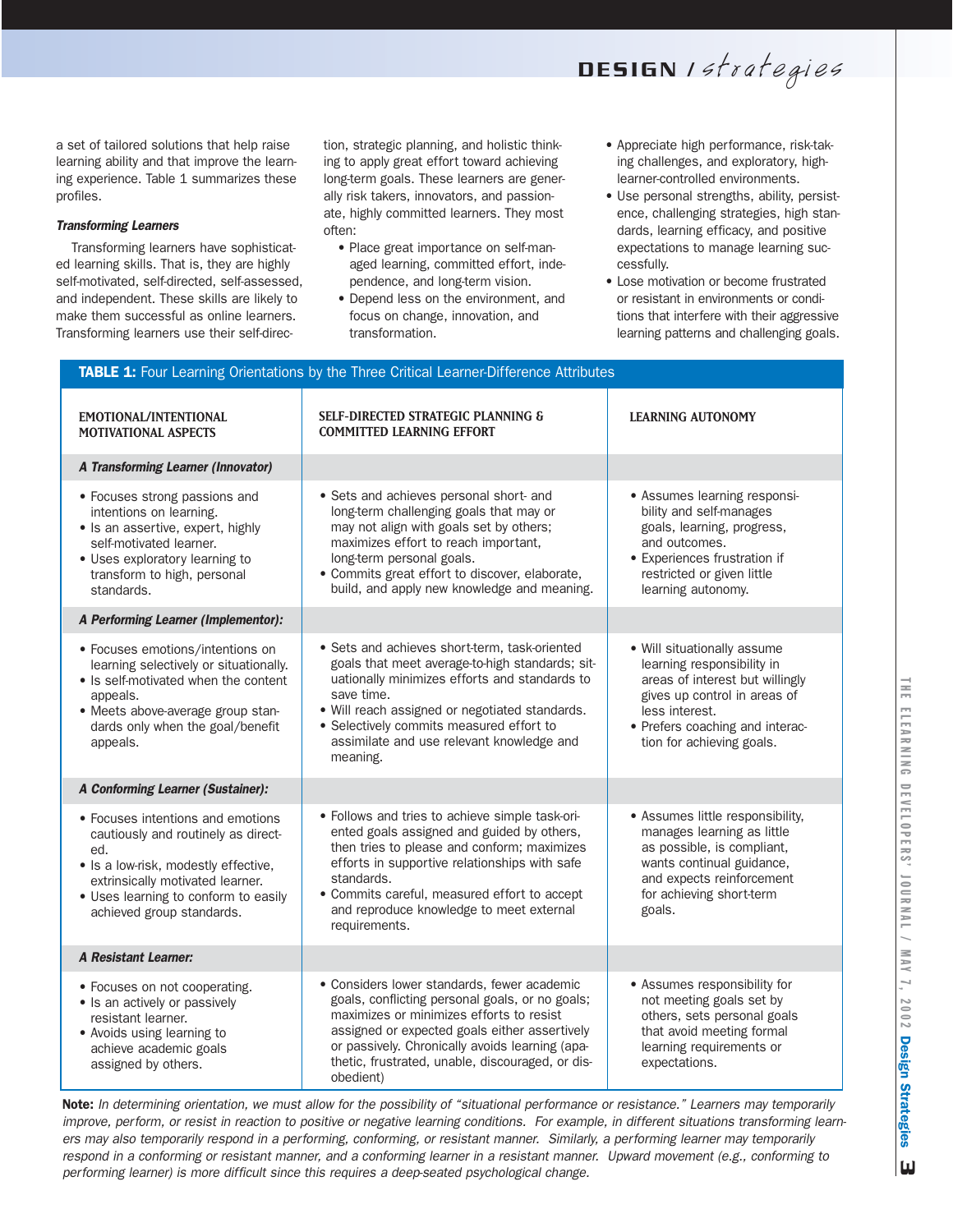DESIGN 1strategies

To be more successful, these learners should focus more on process, implementation, and details to ensure task and project completion and practical application of theories and concepts.

### *Performing Learners*

Performing learners are skilled online learners who are typically self-motivated and self-directed in learning situations that they value. Otherwise they need support from instructors or coaches to set goals for them or they need extrinsic rewards to provide motivation for accomplishing objectives. Typically, these learners are shortterm, project-oriented thinkers who systematically and capably achieve average to above-standard learning goals and tasks. They may:

- Minimize or streamline learning effort by meeting only the stated (clearly acknowledged) objectives, getting the grade, and avoiding exploratory steps or effort beyond the requirements of the situation and learning task.
- Lose motivation or may even get angry if too much effort is required and the rewards are not enough to compensate for the perceived effort.
- Depend to some extent on their environment, and selectively focus on managing or improving areas that they value.
- Prefer interactive (hands-on), competitive or team environments.
- Take less control and responsibility for their learning and often rely on others (external resources) for coaching, motivation, goal setting, schedules, and direction.

To be more successful, these learners should acquire more long-term, holistic thinking skills to expand their interests and to find reasons to self-motivate and selfdirect more challenging efforts.

### *Conforming Learners*

Conforming learners are less successful online learners because they depend largely on the quality and amount of support from the environment and social relationships. They prefer to rely on explicit guidance and simple steps provided by an instructor. Complex online learning environments will frustrate them. These learners are concerned with safety, security, and acceptance. Conforming learners generally:

- Are less skilled learners.
- React strongly to external influences.
- Depend on supportive, structured environments.
- Have less desire to control or manage their learning or initiate change in their jobs or environment.
- Take fewer risks.
- Have difficulty learning in open learning environments, which focus on high learner control, discovery or exploratory learning, or complex problem solving.

To be more successful, these learners should acquire more independent thinking and risk-taking skills that will enable them to trust themselves and take greater responsibility for their own learning.

#### *Resistant Learners*

Resistant learners lack certain fundamental beliefs that are typically part of the other orientations. For example, they may doubt the value of achieving learning objectives set by others. They may be unable to accept and enjoy achieving goals set by others. Finally they may not believe that academic learning and achievement can help them achieve personal goals or initiate desired changes. A resistant learner's personal goals strongly conflict with learning goals set and supported by others. Too often resistant learners have suffered repeated, long-term frustration from painful mistakes, academic failure, lack of success, and disappointing situations. These learners may not believe in formal education or academic institutions as positive, necessary, or enjoyable influences in their life.

Resistant learners as a group are a complex mixture. The group includes individuals across a range of extremes: skilled and unskilled, motivated and frustrated, passionate and apathetic. They may present as indifferent or as aggressively disobedient or even as passionately assertive non-learners because they follow their own values, beliefs and objectives. Individuals who would otherwise fall into one of the other orientations may be short-term resistant learners in situations where they see little value in the immediate learning experience.

To be more successful, these learners should find a reason to value and pursue learning goals set by others. They should seek to understand the benefits of learning and seek support when needed.

### **Motivation Strategies Using the Whole-Person Perspective**

Today, online learning is most often the choice of people who are already highly self-motivated and ready to learn and finish

a course. For the rest, if instructional design strategies for increasing motivation (similar to any instructor's task) are not considered, then learner motivation may suffer and require additional face-to-face interaction and support from an instructor or other students.

The learning orientation research suggests that learners can be intrinsically driven (self-motivated to some degree) or extrinsically influenced, supported, or rewarded (externally motivated to some degree). Nevertheless, this research also suggests that we generally place too much emphasis on extrinsic motivation and not enough emphasis on fostering intrinsic or self-motivation toward learning more successfully. For example, transforming learners are generally very self-motivated to learn and manage their own learning. They have a lesser social dependence on the environment or external resources. They naturally foster their own drive to set and accomplish goals, expend learning effort, and improve or innovate. Giving them an environment that they can control, explore, and manage as they like in order to learn best, greatly nurtures their intrinsic motivation. In contrast, conforming learners are less self-motivated to learn and transform their environment. They have a greater dependence on the environment or external resources for their self-motivation or drive to learn. Giving conforming learners a more transforming solution may overwhelm or frustrate these individuals since they prefer a safe and secure environment that provides simple solutions.

### **Steps Towards more Personalized Learning**

You recognize that your learners like to be supported as individuals, but how can you do it effectively online? Here is a simple 3-step approach to help you with your audience analysis and to provide personalized attention online.

The first step is to identify the critical success attributes that are important to your learning audience. This means determining and understanding the common values and emotions that will motivate your audience to learn (that is, define the common deep-seated psychological factors that drive your audience).

The second step is to examine your common learner types using a framework that considers at least four key design elements:

- 1. learning environments
- 2. presentation of instruction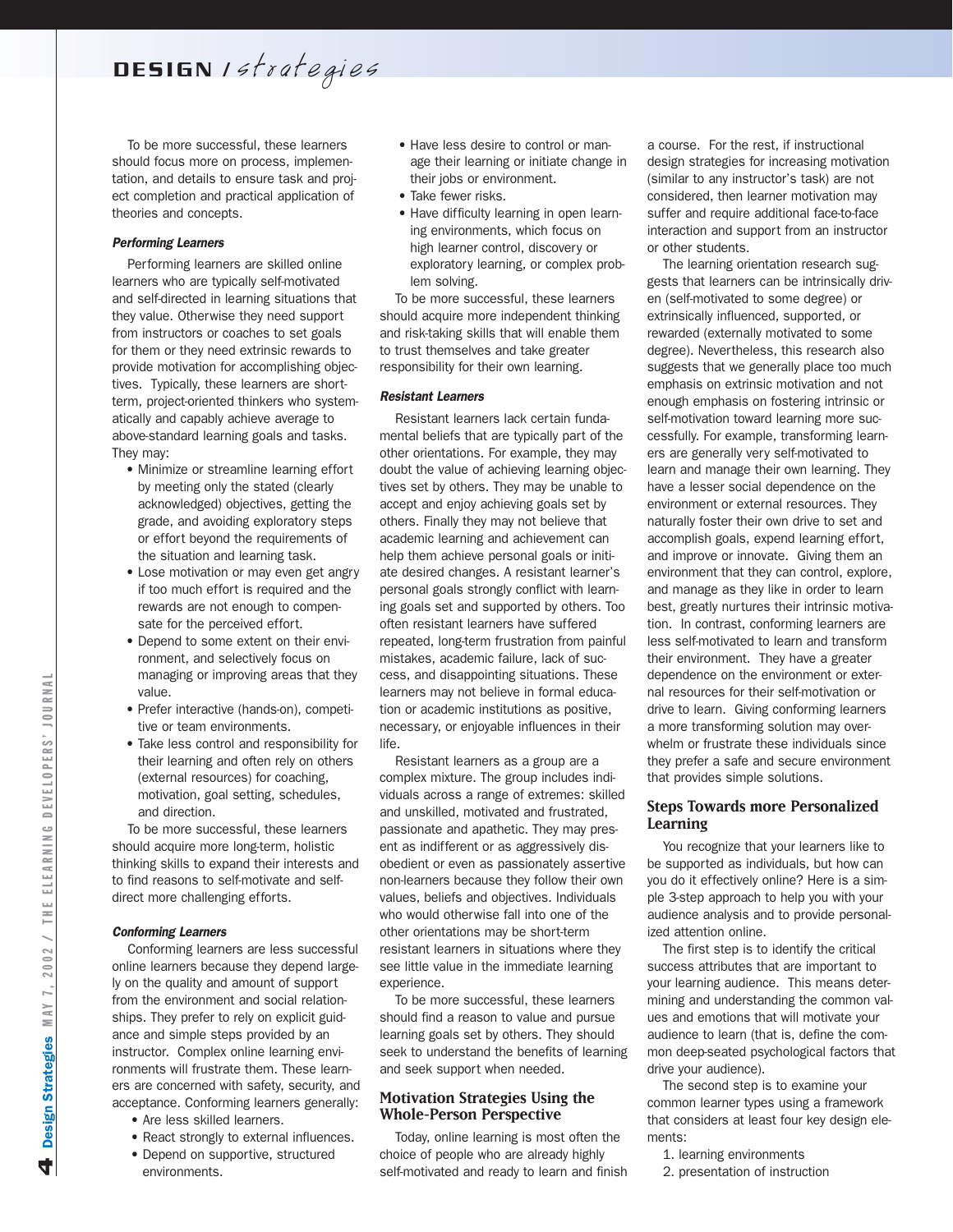DESIGN 1strategies

| <b>TABLE 2: Instructional Blueprint</b>                    |                                                                                                                                                                                                               |                                                                                                                                                                                        |                                                                                                                                                                                                                                            |                                                                                                                                                                                    |
|------------------------------------------------------------|---------------------------------------------------------------------------------------------------------------------------------------------------------------------------------------------------------------|----------------------------------------------------------------------------------------------------------------------------------------------------------------------------------------|--------------------------------------------------------------------------------------------------------------------------------------------------------------------------------------------------------------------------------------------|------------------------------------------------------------------------------------------------------------------------------------------------------------------------------------|
| <b>Key Design</b><br><b>Elements to</b><br><b>Consider</b> | <b>LEARNER TYPE I</b><br>An Assertive, Low<br>Maintenance, Self-<br>Directed, Holistic,<br>Independent Learner<br>(e.g. Executive)                                                                            | <b>LEARNER TYPE 2</b><br>A Focused, Medium<br>Maintenance, Project,<br>Detail, Hands-On, or<br>Task Oriented Learner<br>(e.g., Manager)                                                | <b>LEARNER TYPE 3</b><br>A Dependent, Low<br>Risk Learner who<br>depends on external<br>resources and sup-<br>port.                                                                                                                        | <b>LEARNER TYPE 4</b><br>A Resistant Learner<br>who is not interested<br>in what "you" have to<br>offer; it conflicts with<br>their values                                         |
|                                                            | <b>Transforming</b>                                                                                                                                                                                           | <b>Performing</b>                                                                                                                                                                      | <b>Conforming</b>                                                                                                                                                                                                                          | <b>Resistant</b>                                                                                                                                                                   |
| <b>Learning</b><br><b>Environments</b>                     | A. How can I inde-<br>pendently explore and<br>discover meaningful<br>information to accom-<br>plish my goals?<br><b>B.</b> Specify Objectives<br>and Activities:                                             | A. How can I interact<br>and get specific<br>information that I can<br>practice and apply to<br>create meaningful<br>projects?<br><b>B.</b> Specify Objectives<br>and Activities:      | A. How can I practice<br>and work through the<br>tasks in a guided,<br>structured environ-<br>ment with continual<br>feedback?<br><b>B.</b> Specify Objectives<br>and Activities:                                                          | A. What is in it for<br>me?<br><b>B.</b> Specify Objectives<br>and Activities:                                                                                                     |
| <b>Presentation</b><br>of Instruction                      | A. Make it quick and<br>give me the Big<br>Picture first, minimize<br>the details until I need<br>to know them.<br><b>B.</b> Specify Objectives<br>and Activities:                                            | A. Make it quick and<br>give me the details<br>and procedures, i.e.,<br>spare me too much of<br>the Big Picture and<br>theories.<br><b>B.</b> Specify Objectives<br>and Activities:    | A. Make it step-by-step<br>with explicit instruction<br>and repetitive tasks.<br>Please minimize the<br>risk-taking and prob-<br>lem solving.<br><b>B.</b> Specify Objectives<br>and Activities:                                           | A. Why should I learn<br>this?<br><b>B.</b> Specify Objectives<br>and Activities:                                                                                                  |
| <b>Social</b><br><b>Relationships</b>                      | A. I like low involve-<br>ment, unless I am<br>with fast or passion-<br>ate learners that learn<br>like me. I like mentor-<br>ing relationships.<br><b>B.</b> Specify Objectives<br>and Activities:           | A. I like competitive,<br>team- or project-orient-<br>ed involvement in my<br>area of interest with<br>coaching relation-<br>ships.<br><b>B.</b> Specify Objectives<br>and Activities: | A. I like group involve-<br>ment with learners<br>that learn at a similar,<br>stepwise pace. I like<br>to depend on guiding,<br>supportive relation-<br>ships and explicit<br>feedback.<br><b>B.</b> Specify Objectives<br>and Activities: | A. Why should I inter-<br>act or collaborate?<br><b>B.</b> Specify Objectives<br>and Activities:                                                                                   |
| <b>Expected</b><br><b>Outcomes</b>                         | A. I like to focus on<br>achievements that<br>show improvement, a<br>challenging degree of<br>difficulty, and holistic,<br>and complex problem<br>solving.<br><b>B.</b> Specify Objectives<br>and Activities: | A. I like to focus on<br>achievements that<br>show a hierarchy of<br>completed tasks and<br>projects, and some<br>external rewards.<br>B. Specify Objectives<br>and Activities:        | A. I like to focus on<br>achievements that<br>show visible progress,<br>simple next steps,<br>and social rewards.<br><b>B.</b> Specify Objectives<br>and Activities:                                                                       | A. I like to focus on<br>tapping into values<br>that may encourage<br>my involvement in any<br>future learning activi-<br>ties.<br><b>B.</b> Specify Objectives<br>and Activities: |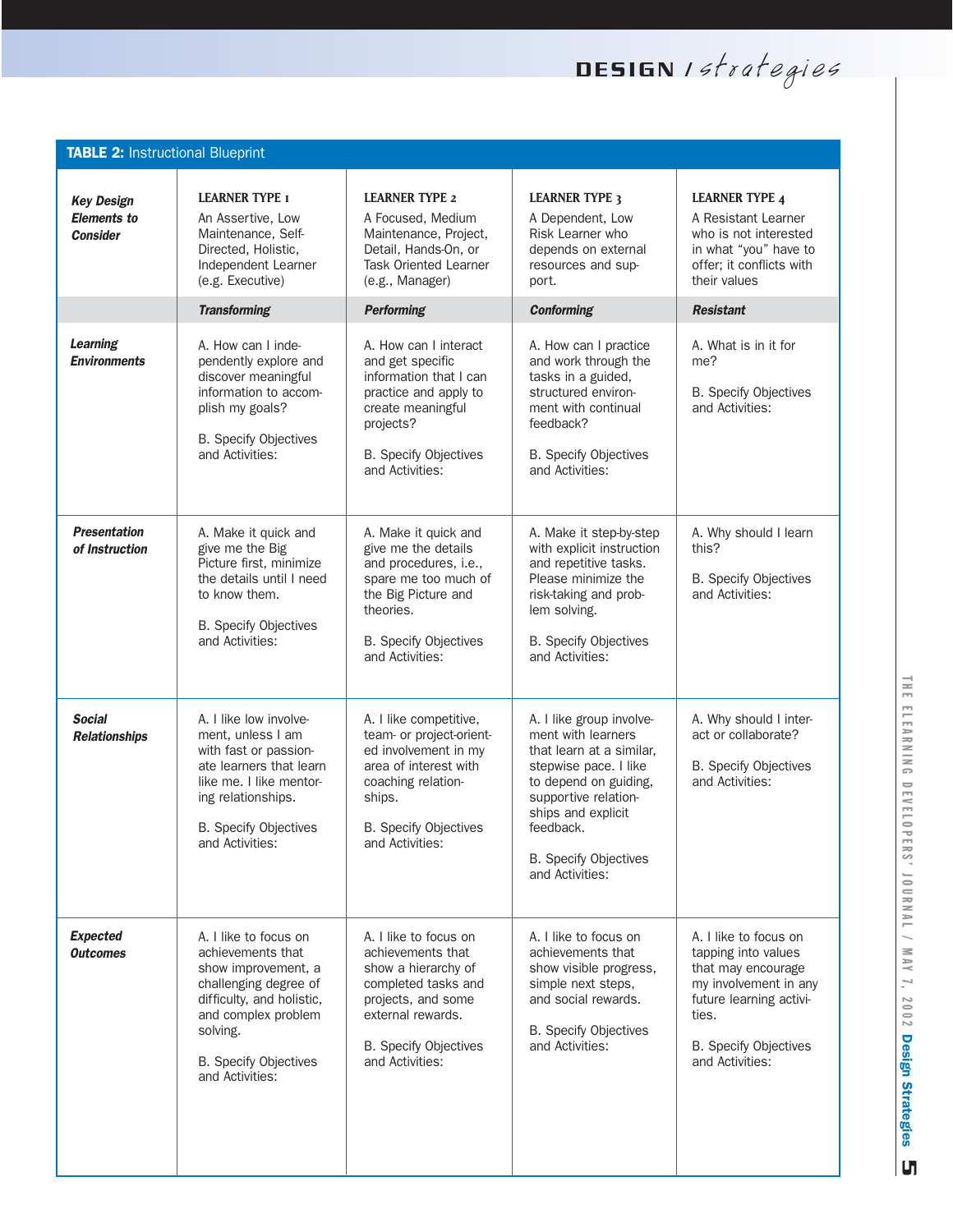## DESIGN Istrategies







- 3. social relationships
- 4. expected outcomes

Use the four elements to identify key attributes for your learning audience. That is, you determine underlying values and then use this information to find drivers that will match an individual's emotions and increase motivation and intentions to learn.

Once you identify what drives your audience (i.e., common learner types), you can begin to specify objectives and activities that will continue to drive your audience towards improvement and continual success. With this blueprint, you can evaluate how well you accomplished your objectives after the learning takes place.

Table 2 shows the four learner types (top row) and four design elements (left column) for a hypothetical learning audience. The designer fills in the blank boxes to specify objectives and activities that work towards enhancing learner motivation. The key is to tap into the common values that drive your audience.

### **Practical Strategies and Applications**

The following figures illustrate strategies and technology uses for individualized learning. The technology is a combination of HTML, XML, and JavaScript programming. The content is stored in a SQL database. The intent is to demonstrate how,

once you identify the key attributes that may influence your learning audience, you can use this information to adapt your presentation of the environment, instruction, social relationships, and expected outcomes.

In Figure 1, a hypothetical designer has identified a group of conforming learners and determined that they need a simple, menu-driven (linear) environment. The instructional presentation is explicit and the learner has access to additional supportive tools, including an online classroom and the instructor (e.g., provides supportive feedback and interaction). The glossary and help icons are also readily available for additional support. The Virtual Learning Classroom (Learning Center) and Contact Instructor buttons offer additional learning support with instructor and peer collaboration.

In Figure 2, our hypothetical designer identified a group of transforming learners. She found that they need more learner control and exploration and that they can handle more sophisticated tools for selfdirected learning. Clicking on the Learning Center button enables them to activate a popup window that greatly increases learner control (e.g., goal selection and task sequencing) and provides full access to the content and additional capabilities.

Instruction for these learners is less explanatory and more concise than for the conforming learners. For example, content presentation for the transforming learner is actually a subset of the larger, more explicit set designed for the conforming learner. This is illustrated by the absence of the second paragraph in the center and the caption for the graphic (lower right). While the environment is more sophisticated, the presentation of content is more inferential and less comprehensive since the transforming learner can sequence tasks and process information more quickly.

Hypothetically, both learning types would achieve the same objectives but in different ways. Most likely the transforming learners would complete the objectives sooner than the more methodical conforming learners who are learning in a more stepwise fashion. However, it is possible that, given the chance to explore and discover, the transforming learner may create additional, personal, learning objectives and take longer to complete the course.

In the Figure 2 example, the learner also has access to an online learning toolbox that can provide additional resources and tools (e.g., for assessment, progress moni-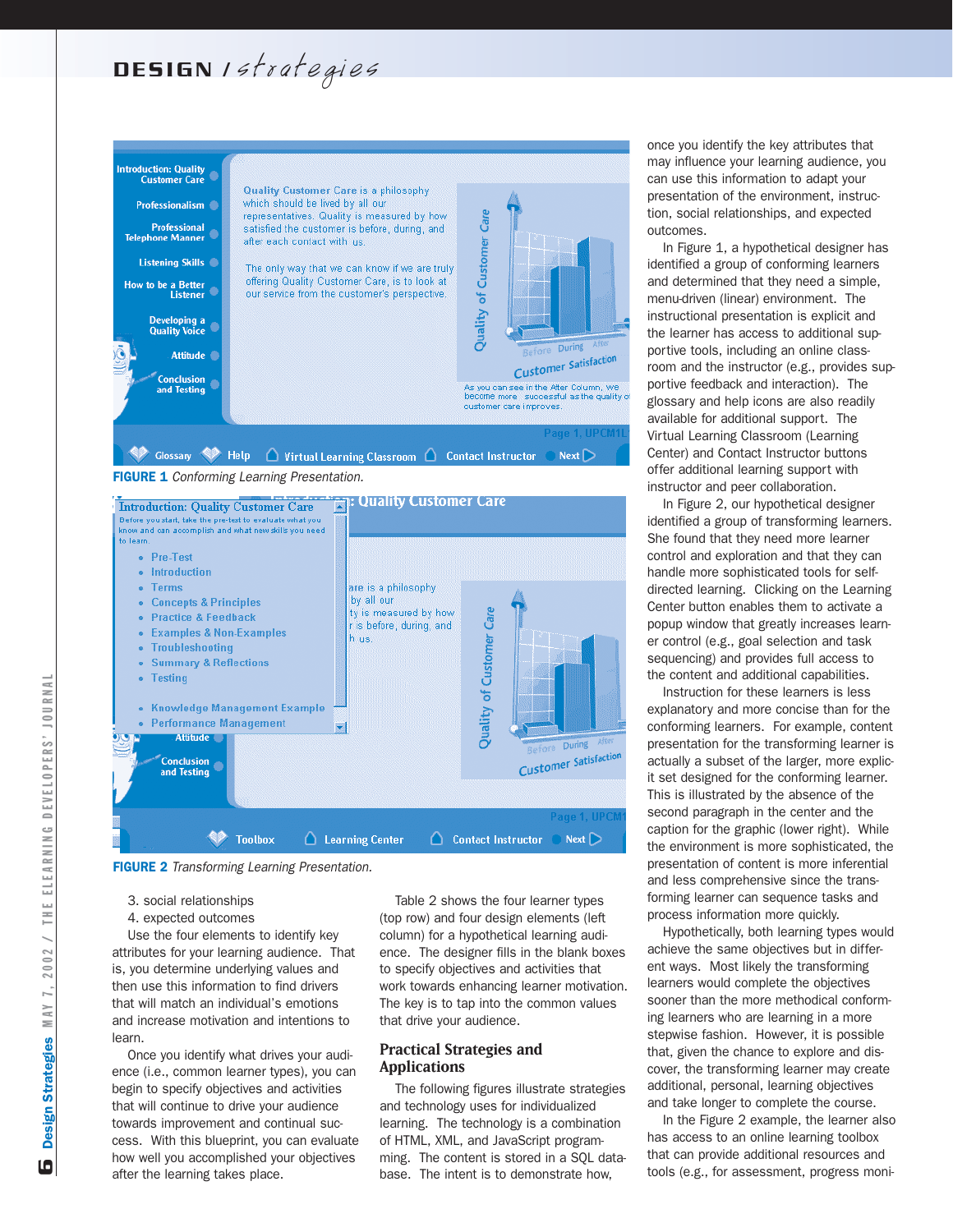DESIGN Istrategies

toring, note taking, transcripts, etc.). These tools are more sophisticated and may overwhelm the simpler needs of a conforming learner, for example. Nevertheless, recall that a secondary goal is to help learners increase their online learning ability. Here, the designer wants to help the conforming learner use these tools over time. When they are ready for a more sophisticated set of learning tools, these will be available.

The business or organizational benefits are that learners receive just enough skill and knowledge to meet their needs and to accomplish their objectives, thereby saving valuable time and resources. The additional learning benefits are that individuals also experience the emotional advantages of having individualized solutions that help them learn the way they best like to learn, thereby also saving them valuable time and resources.

Finally, it is important to remember that each learner has some level of online learning ability that can be improved over time. Online solutions should not only help learners achieve learning objectives, but should also help them close the gap in their skills and become more successful learners. These solutions require setting increasingly challenging goals, encouraging more holistic thinking and solving more complex problems. They also involve using greater levels of task sequencing, and enhancing self-reflection, self-assessment, and monitoring of learning progress.

### **Mass Customized Learning Environments**

Most research suggests that individualized learning solutions or personalized environments will have a positive impact on learning. Use Table 3 to identify which type of environment may help your learners succeed and best match how they learn. Keep in mind that you will want to consider learning in an environment that matches learner needs today but that also will help them improve online learning ability over time. It is important to note that we are not suggesting the development of three different environments for each learning orientation. Rather, with today's technology, we can more precisely present parts of one environment to match the needs of the different learning orientations (e.g., conforming learners may get a more linear subset of the larger, more exploratory environment for transforming learners).

| TABLE 3: Descriptions for Mass Customized Learning Environments |                                                                                                                                                                                                                                                                                                                                                                                                                                                                                                                                                  |  |
|-----------------------------------------------------------------|--------------------------------------------------------------------------------------------------------------------------------------------------------------------------------------------------------------------------------------------------------------------------------------------------------------------------------------------------------------------------------------------------------------------------------------------------------------------------------------------------------------------------------------------------|--|
| <b>LEARNING</b><br><b>ORIENTATIONS</b>                          | <b>MASS CUSTOMIZED ENVIRONMENTS</b>                                                                                                                                                                                                                                                                                                                                                                                                                                                                                                              |  |
| <b>Transforming</b><br><b>Learners</b>                          | For transforming learners, provide environments that are<br>sophisticated, discovery-oriented, and mentoring. Provide loosely<br>structured, flexible environments that promote<br>challenging goals, holistic planning strategies, complex<br>concepts and problem solving, and self-managed learning. Use<br>environments that allow learners to be assertive,<br>challenged by exploration, and able to control, self-direct, and<br>self-assess learning and progress to achieve objectives and<br>related higher-standard, long-term goals. |  |
| <b>Performing</b><br><b>Learners</b>                            | For performing learners, provide semi-structured, interactive<br>(hands-on) environments that stimulate personal values,<br>encourage teamwork, and provide details, tasks, processes, and<br>project completion. Create task oriented, energizing, competi-<br>tive environments that provide coaching, practice, and feedback<br>to encourage self-motivation, problem-solving, self-monitoring,<br>and task sequencing - while minimizing the need for explo-<br>ration, extra effort, and difficult standards.                               |  |
| <b>Conforming</b><br>Learners                                   | For conforming learners, provide safe, low-learner-controlled,<br>structured environments that help learners achieve comfortable,<br>low-risk learning goals in a linear fashion. Use environments that<br>are simple, scaffolded, non-risk environments that use explicit,<br>careful guidance and collaborative learning tools that help indi-<br>viduals learn comfortably in an easy, step-wise fashion.                                                                                                                                     |  |

### **Summary**

We are still very much in the experimental stage of creating Web instruction and learning environments. Much still needs to be learned, both technically and pedagogically, about designing successful learning solutions. Nevertheless, the Web offers a useful technology and environment for individualized learning, especially because learners can be uniquely identified, content can be mass customized, and subsequent progress can be monitored, supported, and assessed — even cost effectively.

Technologically, researchers are making progress in realizing the personalized learning dream. The missing link is the instructional design perspective that understands the impact of emotions and intentions and embraces a truly personal understanding of how individuals want, or intend, to learn differently.  $\epsilon$ 

### AUTHOR CONTACT

Dr. Margaret Martinez, CEO, The Training Place, has worked in the fields of learning, information, and technology for more than fifteen years. Previously, she was the Worldwide Training and Certification Director, WordPerfect Corporation. Dr. Martinez is a respected consultant on

adult learning methodologies and strategies and is considered an expert in learning orientation research — the study of how people learn differently and most effectively. She often presents at major conferences and publishes in academic and trade publications. Contact Dr. Martinez at mmartinez@trainingplace.com.

### SIG TALK DISCUSSIONS

Extend your learning beyond the printed page! If you are looking for more information on this topic, if you have questions about an article, or if you disagree with a viewpoint stated in this article, then join the SIG Talk discussions online and extend your learning.

### *Follow these easy steps to participate:*

- 1. Go to www.eLearningGuild.com
- 2. Click on the SIG Talk button on the main menu.
- 3. Using the pull down menu, select the SIG Talk discussion: Journal Topics
- 4. Select this article from the Subject list.
- 5. Click on ADD A NEW MESSAGE.
- 6. Enter your message. It will be posted as soon as you hit the Submit button on the form.